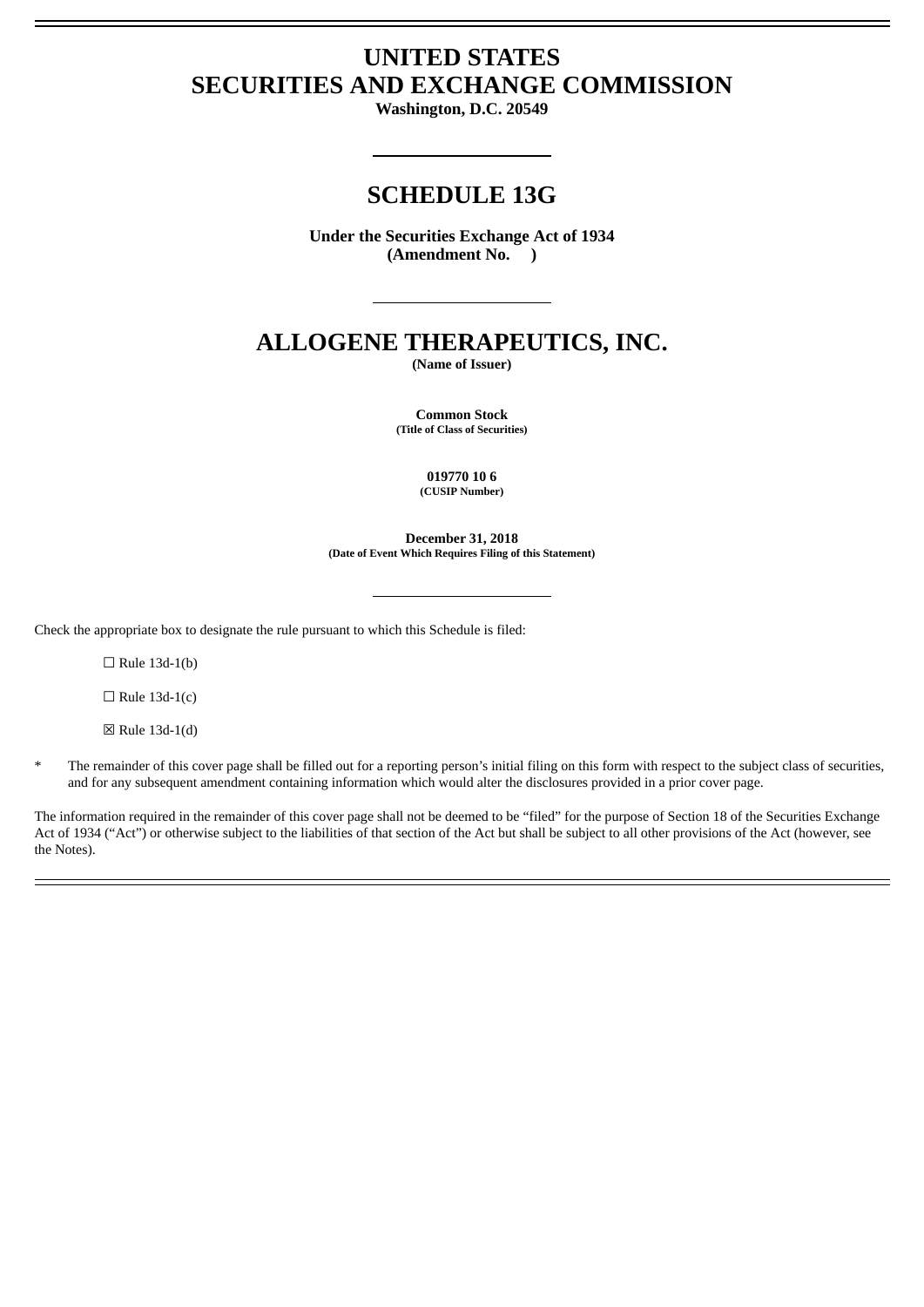**CUSIP No. 019770 10 6 13G Page 2 of 10 Pages**

| $\mathbf{1}$   | Names of Reporting Persons                                                        |                       |                                                              |  |  |  |  |
|----------------|-----------------------------------------------------------------------------------|-----------------------|--------------------------------------------------------------|--|--|--|--|
|                |                                                                                   | Arie Belldegrun, M.D. |                                                              |  |  |  |  |
| $\overline{2}$ | Check the Appropriate Box if a Member of a Group<br>$(b)$ $\square$<br>(a) $\Box$ |                       |                                                              |  |  |  |  |
|                |                                                                                   |                       |                                                              |  |  |  |  |
| $\mathbf{3}$   | <b>SEC Use Only</b>                                                               |                       |                                                              |  |  |  |  |
| $\overline{4}$ |                                                                                   |                       | Citizenship or Place of Organization                         |  |  |  |  |
|                |                                                                                   |                       | United States of America and Israel                          |  |  |  |  |
|                |                                                                                   | 5                     | <b>Sole Voting Power</b>                                     |  |  |  |  |
|                | Number of                                                                         |                       | 35,000 Shares                                                |  |  |  |  |
|                | <b>Shares</b>                                                                     | 6                     | <b>Shared Voting Power</b>                                   |  |  |  |  |
|                | Beneficially<br>Owned by                                                          |                       | 11,879,389 Shares (1)                                        |  |  |  |  |
|                | Each<br>Reporting                                                                 | $\overline{7}$        | <b>Sole Dispositive Power</b>                                |  |  |  |  |
|                | Person                                                                            |                       | 35,000 Shares                                                |  |  |  |  |
|                | With:                                                                             | 8                     | <b>Shared Dispositive Power</b>                              |  |  |  |  |
|                |                                                                                   |                       | 11,879,389 Shares (1)                                        |  |  |  |  |
| 9              |                                                                                   |                       | Aggregate Amount Beneficially Owned by Each Reporting Person |  |  |  |  |
|                | 11,914,389 Shares                                                                 |                       |                                                              |  |  |  |  |
| 10             | Check if the Aggregate Amount in Row (9) Excludes Certain Shares                  |                       |                                                              |  |  |  |  |
|                | $\Box$                                                                            |                       |                                                              |  |  |  |  |
| 11             | Percent of Class Represented by Amount in Row (9)                                 |                       |                                                              |  |  |  |  |
|                | $9.8\%$ (2)                                                                       |                       |                                                              |  |  |  |  |
| 12             |                                                                                   |                       | <b>Type of Reporting Person</b>                              |  |  |  |  |
|                | IN                                                                                |                       |                                                              |  |  |  |  |

- (1) Includes (a) 488,250 shares of common stock beneficially owned by Bellco Capital, LLC, of which Dr. Belldegrun is a manager, (b) 3,710,006 shares of common stock beneficially owned by Arie & Rebecka Belldegrun, as Trustees of the Belldegrun Family Trust, (c) 5,989,352 shares of common stock beneficially owned by VVAG Special Fund LLC (VVAG), of which VVAG LLC is the manager, of which Dr. Belldegrun serves as a senior managing director and (d) 1,691,781 shares of common stock beneficially owned by Vida Ventures LLC (Vida), of which VV Manager LLC is the manager, of which Dr. Belldegrun is a Senior Managing Director. Dr. Belldegrun disclaims beneficial ownership of the shares held VVAG and Vida, except to the extent of any pecuniary interest therein.
- (2) This percentage is calculated based on 121,482,671 shares of common stock outstanding as of November 15, 2018, as reported in the Issuer's Quarterly Report on Form 10-Q filed on November 21, 2018.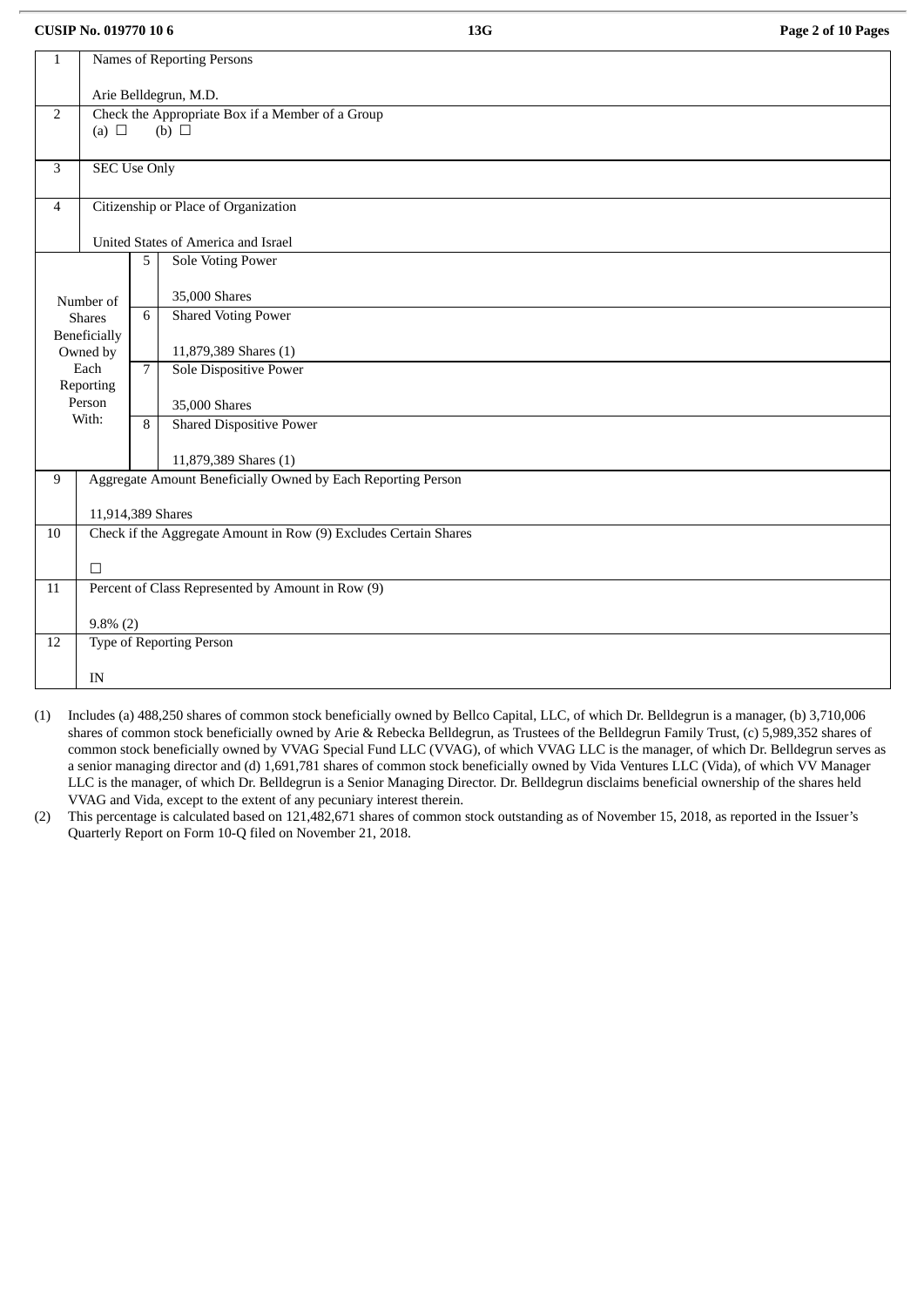# **CUSIP No. 019770 10 6 13G Page 3 of 10 Pages**

| $\mathbf 1$    | Names of Reporting Persons                                                        |                                                                       |                                                   |  |  |  |  |
|----------------|-----------------------------------------------------------------------------------|-----------------------------------------------------------------------|---------------------------------------------------|--|--|--|--|
|                |                                                                                   | Arie & Rebecka Belldegrun, as Trustees of the Belldegrun Family Trust |                                                   |  |  |  |  |
| $\overline{2}$ | Check the Appropriate Box if a Member of a Group<br>$(b)$ $\square$<br>(a) $\Box$ |                                                                       |                                                   |  |  |  |  |
|                |                                                                                   |                                                                       |                                                   |  |  |  |  |
| $\mathbf{3}$   | <b>SEC Use Only</b>                                                               |                                                                       |                                                   |  |  |  |  |
| $\overline{4}$ |                                                                                   |                                                                       | Citizenship or Place of Organization              |  |  |  |  |
|                | California                                                                        |                                                                       |                                                   |  |  |  |  |
|                |                                                                                   | 5                                                                     | <b>Sole Voting Power</b>                          |  |  |  |  |
|                | Number of                                                                         |                                                                       | 0 Shares                                          |  |  |  |  |
|                | <b>Shares</b><br>Beneficially                                                     | 6                                                                     | <b>Shared Voting Power</b>                        |  |  |  |  |
|                | Owned by                                                                          |                                                                       | 3,710,006 Shares                                  |  |  |  |  |
|                | Each<br>Reporting                                                                 | $7\overline{ }$                                                       | Sole Dispositive Power                            |  |  |  |  |
|                | Person                                                                            |                                                                       | 0 Shares                                          |  |  |  |  |
|                | With:                                                                             | $\, 8$                                                                | <b>Shared Dispositive Power</b>                   |  |  |  |  |
|                |                                                                                   |                                                                       | 3,710,006 Shares                                  |  |  |  |  |
| 9              | Aggregate Amount Beneficially Owned by Each Reporting Person                      |                                                                       |                                                   |  |  |  |  |
|                | 3,710,006 Shares                                                                  |                                                                       |                                                   |  |  |  |  |
| 10             | Check if the Aggregate Amount in Row (9) Excludes Certain Shares                  |                                                                       |                                                   |  |  |  |  |
|                | $\Box$                                                                            |                                                                       |                                                   |  |  |  |  |
| 11             |                                                                                   |                                                                       | Percent of Class Represented by Amount in Row (9) |  |  |  |  |
|                | $3.1\%$ $(1)$                                                                     |                                                                       |                                                   |  |  |  |  |
| 12             |                                                                                   |                                                                       | <b>Type of Reporting Person</b>                   |  |  |  |  |
|                | O <sub>O</sub>                                                                    |                                                                       |                                                   |  |  |  |  |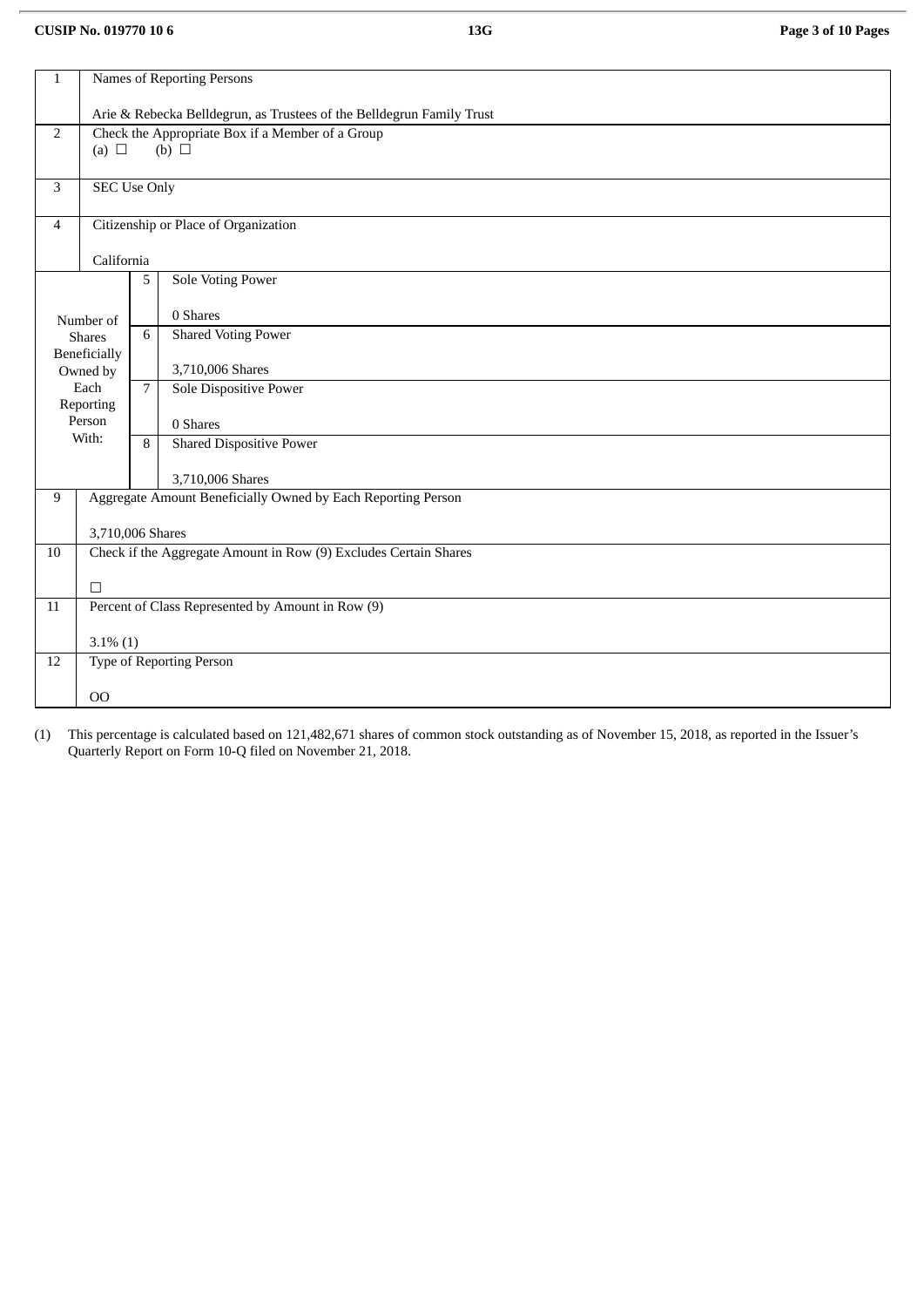**CUSIP No. 019770 10 6 13G Page 4 of 10 Pages**

| $\mathbf{1}$    | Names of Reporting Persons                       |                     |                                                                  |  |  |  |  |
|-----------------|--------------------------------------------------|---------------------|------------------------------------------------------------------|--|--|--|--|
|                 |                                                  |                     |                                                                  |  |  |  |  |
|                 |                                                  | Bellco Capital, LLC |                                                                  |  |  |  |  |
| $\overline{2}$  | Check the Appropriate Box if a Member of a Group |                     |                                                                  |  |  |  |  |
|                 | (a) $\Box$                                       |                     | (b) $\Box$                                                       |  |  |  |  |
| 3               |                                                  |                     |                                                                  |  |  |  |  |
|                 | <b>SEC Use Only</b>                              |                     |                                                                  |  |  |  |  |
| $\overline{4}$  |                                                  |                     | Citizenship or Place of Organization                             |  |  |  |  |
|                 | Delaware                                         |                     |                                                                  |  |  |  |  |
|                 |                                                  | $\overline{5}$      | <b>Sole Voting Power</b>                                         |  |  |  |  |
|                 |                                                  |                     | 488,250 Shares                                                   |  |  |  |  |
|                 | Number of<br><b>Shares</b>                       | 6                   | <b>Shared Voting Power</b>                                       |  |  |  |  |
|                 | Beneficially                                     |                     |                                                                  |  |  |  |  |
|                 | Owned by                                         |                     | 0 Shares                                                         |  |  |  |  |
|                 | Each                                             | $\overline{7}$      | Sole Dispositive Power                                           |  |  |  |  |
|                 | Reporting<br>Person                              |                     | 488,250 Shares                                                   |  |  |  |  |
|                 | With:                                            | 8                   | <b>Shared Dispositive Power</b>                                  |  |  |  |  |
|                 |                                                  |                     |                                                                  |  |  |  |  |
|                 |                                                  |                     | 0 Shares                                                         |  |  |  |  |
| 9               |                                                  |                     | Aggregate Amount Beneficially Owned by Each Reporting Person     |  |  |  |  |
|                 | 488,250 Shares                                   |                     |                                                                  |  |  |  |  |
| 10              |                                                  |                     | Check if the Aggregate Amount in Row (9) Excludes Certain Shares |  |  |  |  |
|                 |                                                  |                     |                                                                  |  |  |  |  |
|                 | $\Box$                                           |                     |                                                                  |  |  |  |  |
| $\overline{11}$ |                                                  |                     | Percent of Class Represented by Amount in Row (9)                |  |  |  |  |
|                 | $0.4\%$ (1)                                      |                     |                                                                  |  |  |  |  |
| 12              |                                                  |                     | <b>Type of Reporting Person</b>                                  |  |  |  |  |
|                 | O <sub>O</sub>                                   |                     |                                                                  |  |  |  |  |
|                 |                                                  |                     |                                                                  |  |  |  |  |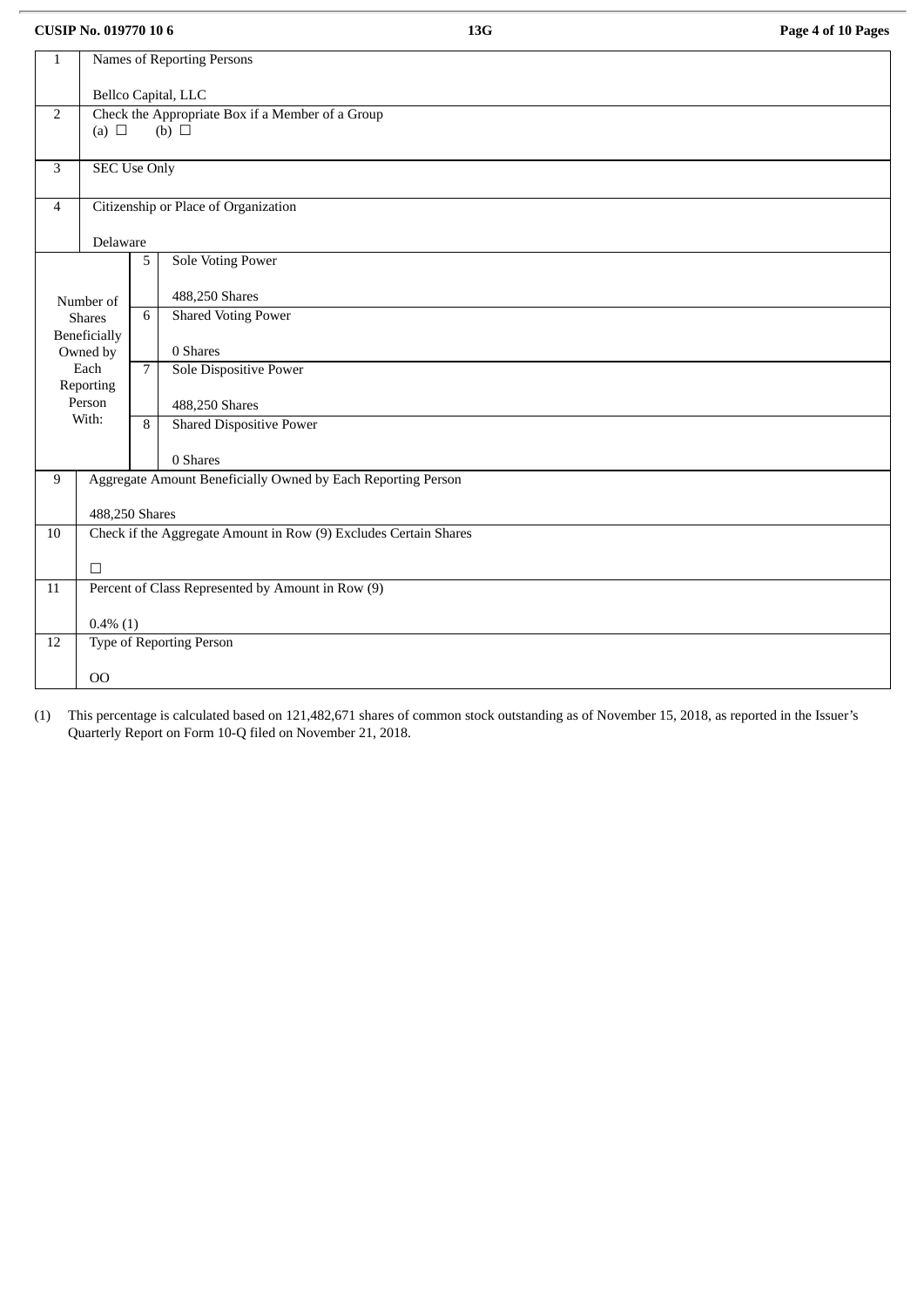**CUSIP No. 019770 10 6 13G Page 5 of 10 Pages**

| $\mathbf{1}$   | Names of Reporting Persons                                       |                       |                                                              |  |  |  |  |
|----------------|------------------------------------------------------------------|-----------------------|--------------------------------------------------------------|--|--|--|--|
|                |                                                                  | VVAG Special Fund LLC |                                                              |  |  |  |  |
| $\overline{2}$ | Check the Appropriate Box if a Member of a Group                 |                       |                                                              |  |  |  |  |
|                | (a) $\Box$                                                       |                       | (b) $\Box$                                                   |  |  |  |  |
| 3              | <b>SEC Use Only</b>                                              |                       |                                                              |  |  |  |  |
| $\overline{4}$ |                                                                  |                       | Citizenship or Place of Organization                         |  |  |  |  |
|                |                                                                  |                       |                                                              |  |  |  |  |
|                | Delaware                                                         |                       |                                                              |  |  |  |  |
|                |                                                                  | 5                     | <b>Sole Voting Power</b>                                     |  |  |  |  |
|                | Number of                                                        |                       | 0 Shares                                                     |  |  |  |  |
|                | <b>Shares</b>                                                    | 6                     | <b>Shared Voting Power</b>                                   |  |  |  |  |
|                | Beneficially<br>Owned by                                         |                       | 5,989,352 Shares                                             |  |  |  |  |
|                | Each<br>Reporting                                                | $\overline{7}$        | Sole Dispositive Power                                       |  |  |  |  |
|                | Person                                                           |                       | 0 Shares                                                     |  |  |  |  |
|                | With:                                                            | 8                     | <b>Shared Dispositive Power</b>                              |  |  |  |  |
|                |                                                                  |                       | 5,989,352 Shares                                             |  |  |  |  |
| 9              |                                                                  |                       | Aggregate Amount Beneficially Owned by Each Reporting Person |  |  |  |  |
|                | 5,989,352 Shares                                                 |                       |                                                              |  |  |  |  |
| $10\,$         | Check if the Aggregate Amount in Row (9) Excludes Certain Shares |                       |                                                              |  |  |  |  |
|                | $\Box$                                                           |                       |                                                              |  |  |  |  |
| 11             | Percent of Class Represented by Amount in Row (9)                |                       |                                                              |  |  |  |  |
|                |                                                                  |                       |                                                              |  |  |  |  |
| 12             | $4.9\%$ (1)<br><b>Type of Reporting Person</b>                   |                       |                                                              |  |  |  |  |
|                |                                                                  |                       |                                                              |  |  |  |  |
|                | 00                                                               |                       |                                                              |  |  |  |  |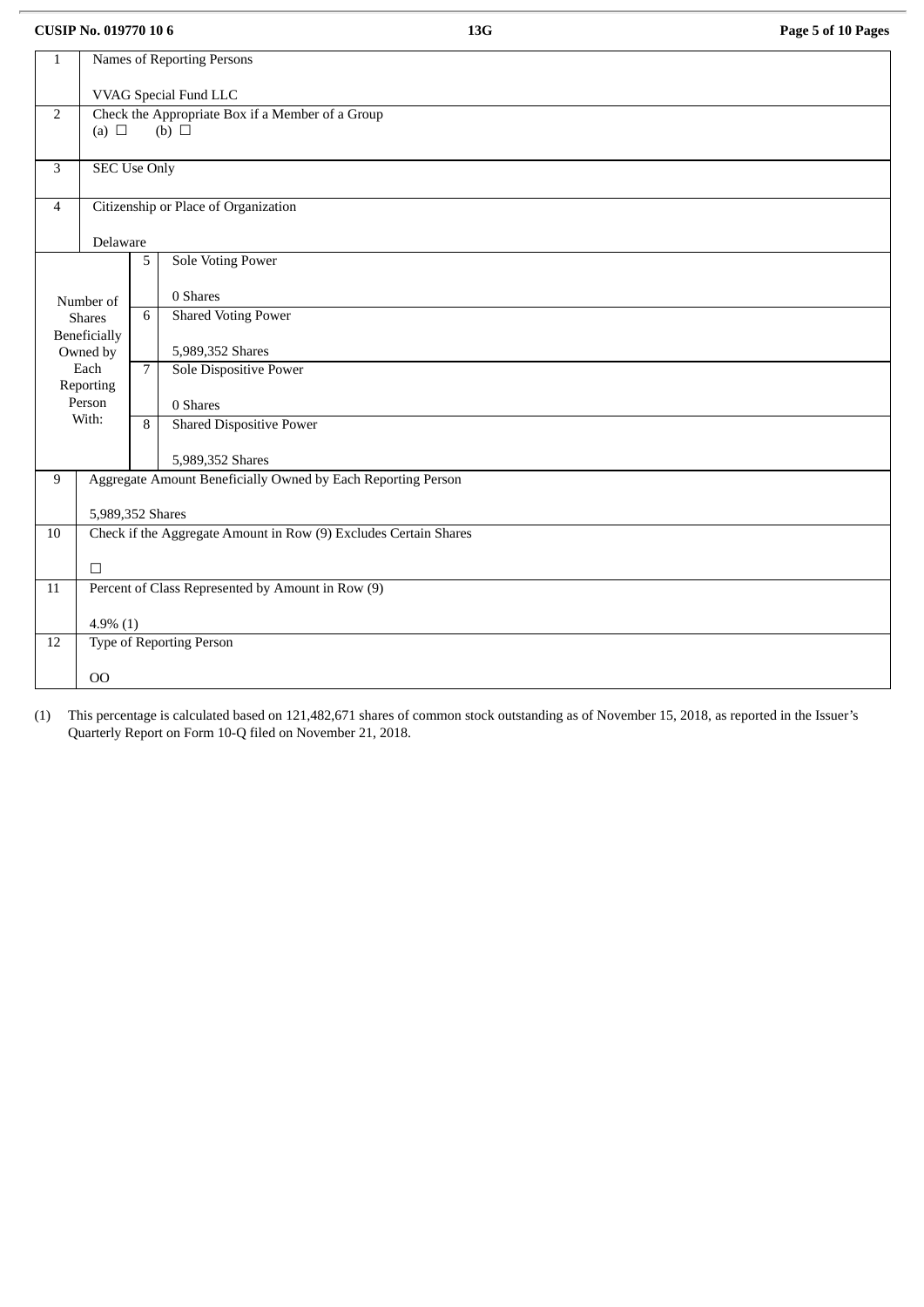**CUSIP No. 019770 10 6 13G Page 6 of 10 Pages**

| $\mathbf{1}$                                          | Names of Reporting Persons                                       |                   |                                                              |  |  |  |  |
|-------------------------------------------------------|------------------------------------------------------------------|-------------------|--------------------------------------------------------------|--|--|--|--|
|                                                       |                                                                  | Vida Ventures LLC |                                                              |  |  |  |  |
| Check the Appropriate Box if a Member of a Group<br>2 |                                                                  |                   |                                                              |  |  |  |  |
|                                                       | (a) $\Box$                                                       |                   | (b) $\Box$                                                   |  |  |  |  |
|                                                       |                                                                  |                   |                                                              |  |  |  |  |
| 3                                                     | <b>SEC Use Only</b>                                              |                   |                                                              |  |  |  |  |
|                                                       |                                                                  |                   |                                                              |  |  |  |  |
| $\overline{4}$                                        |                                                                  |                   | Citizenship or Place of Organization                         |  |  |  |  |
|                                                       |                                                                  |                   |                                                              |  |  |  |  |
|                                                       | Nevada                                                           | $\overline{5}$    | <b>Sole Voting Power</b>                                     |  |  |  |  |
|                                                       |                                                                  |                   |                                                              |  |  |  |  |
|                                                       | Number of                                                        |                   | 0 Shares                                                     |  |  |  |  |
|                                                       | <b>Shares</b>                                                    | 6                 | <b>Shared Voting Power</b>                                   |  |  |  |  |
|                                                       | Beneficially                                                     |                   |                                                              |  |  |  |  |
|                                                       | Owned by                                                         |                   | 1,691,781 Shares                                             |  |  |  |  |
|                                                       | Each                                                             | $\overline{7}$    | Sole Dispositive Power                                       |  |  |  |  |
|                                                       | Reporting<br>Person                                              |                   |                                                              |  |  |  |  |
|                                                       | With:                                                            | $\overline{8}$    | 0 Shares<br><b>Shared Dispositive Power</b>                  |  |  |  |  |
|                                                       |                                                                  |                   |                                                              |  |  |  |  |
|                                                       |                                                                  |                   | 1,691,781 Shares                                             |  |  |  |  |
| 9                                                     |                                                                  |                   | Aggregate Amount Beneficially Owned by Each Reporting Person |  |  |  |  |
|                                                       |                                                                  |                   |                                                              |  |  |  |  |
|                                                       | 1,691,781 Shares                                                 |                   |                                                              |  |  |  |  |
| 10                                                    | Check if the Aggregate Amount in Row (9) Excludes Certain Shares |                   |                                                              |  |  |  |  |
|                                                       | $\Box$                                                           |                   |                                                              |  |  |  |  |
| $\overline{11}$                                       | Percent of Class Represented by Amount in Row (9)                |                   |                                                              |  |  |  |  |
|                                                       |                                                                  |                   |                                                              |  |  |  |  |
|                                                       | $1.4\%$ (1)                                                      |                   |                                                              |  |  |  |  |
| 12                                                    |                                                                  |                   | <b>Type of Reporting Person</b>                              |  |  |  |  |
|                                                       |                                                                  |                   |                                                              |  |  |  |  |
|                                                       | O <sub>O</sub>                                                   |                   |                                                              |  |  |  |  |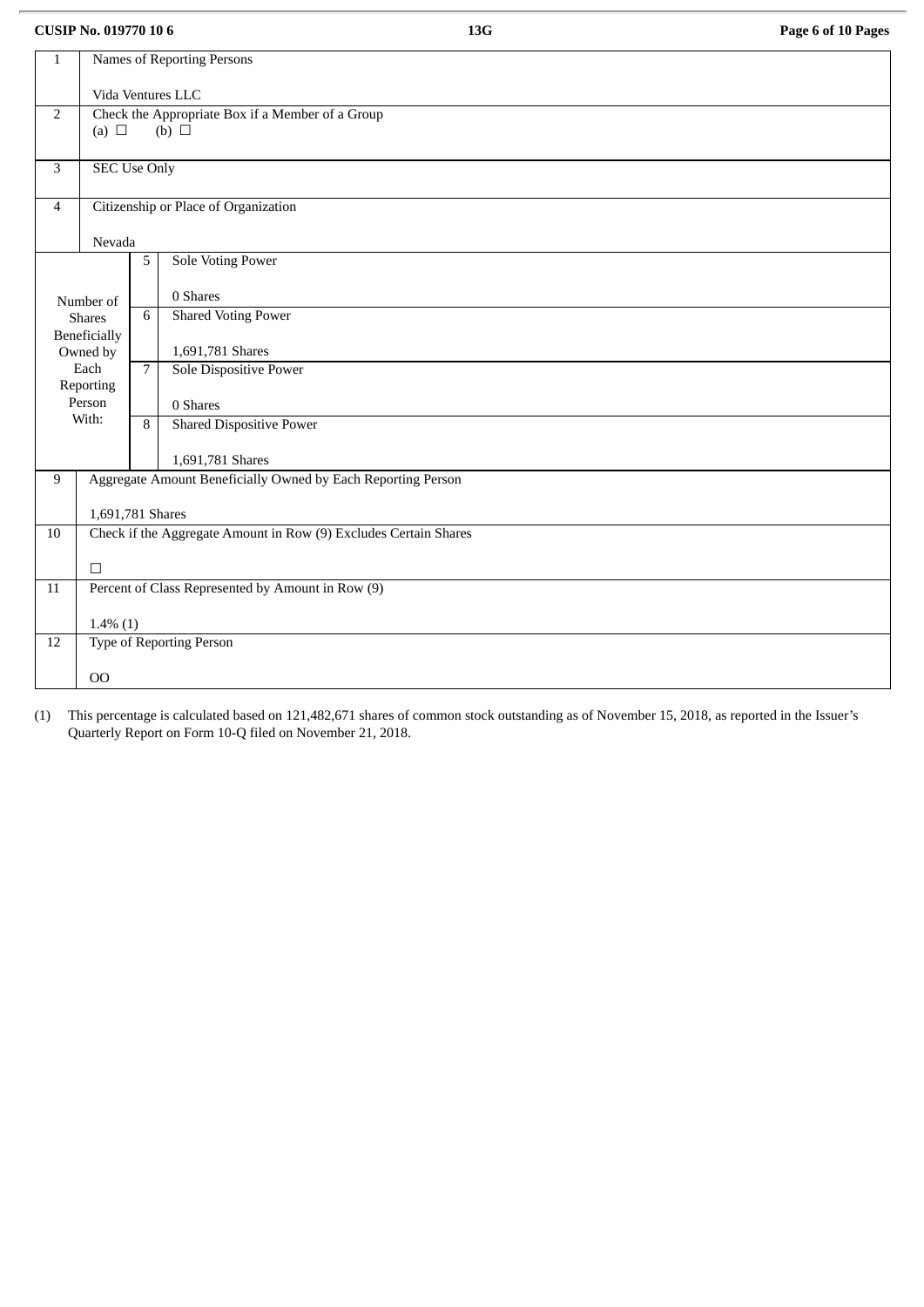| <b>CUSIP No. 019770 106</b> | 13G                                                                                                                                                                                                |  |
|-----------------------------|----------------------------------------------------------------------------------------------------------------------------------------------------------------------------------------------------|--|
| Item $1(a)$ .               | Name of Issuer:                                                                                                                                                                                    |  |
|                             | Allogene Therapeutics, Inc.                                                                                                                                                                        |  |
| Item $1(b)$ .               | Address of Issuer's Principal Executive Offices:                                                                                                                                                   |  |
|                             | 210 East Grand Avenue<br>South San Francisco, CA 94080                                                                                                                                             |  |
| Item $2(a)$ .               | Names of Persons Filing:                                                                                                                                                                           |  |
|                             | Arie Belldegrun, M.D.<br>Arie & Rebecka Belldegrun, as Trustees of the Belldegrun Family Trust (the "Belldegrun Trust")<br><b>Bellco Capital LLC</b><br>VVAG Special Fund LLC<br>Vida Ventures LLC |  |
| Item $2(b)$ .               | Address of Principal Business Office, or, if none, Residence:                                                                                                                                      |  |
|                             | The address of Arie Belldegrun, M.D., and the Belldegrun Trust is:<br>811 Strada Vecchia Road, Los Angeles, CA 90077                                                                               |  |
|                             | The address of VVAG Special Fund LLC and Vida Ventures LLC is:<br>40 Broad Street, #201, Boston, MA 02109                                                                                          |  |
|                             | The address of Bellco Capital LLC is:<br>2049 Century Park East, Suite 1940<br>Los Angeles, CA 90067                                                                                               |  |
| Item $2(c)$ .               | Citizenship:                                                                                                                                                                                       |  |
|                             | Arie Belldegrun: USA and Israel<br>Belldegrun Trust: California<br>Bellco Capital LLC: Delaware<br>VVAG Special Fund LLC: Delaware<br>Vida Ventures LLC: Nevada                                    |  |
| Item $2(d)$ .               | Title of Class of Securities:                                                                                                                                                                      |  |
|                             | Common Stock                                                                                                                                                                                       |  |
| Item $2(e)$ .               | <b>CUSIP No.:</b>                                                                                                                                                                                  |  |
|                             | 019770 10 6                                                                                                                                                                                        |  |
| Item 3.                     | Not Applicable.                                                                                                                                                                                    |  |

**CUSIP No. 019770 10 6 13G Page 7 of 10 Pages**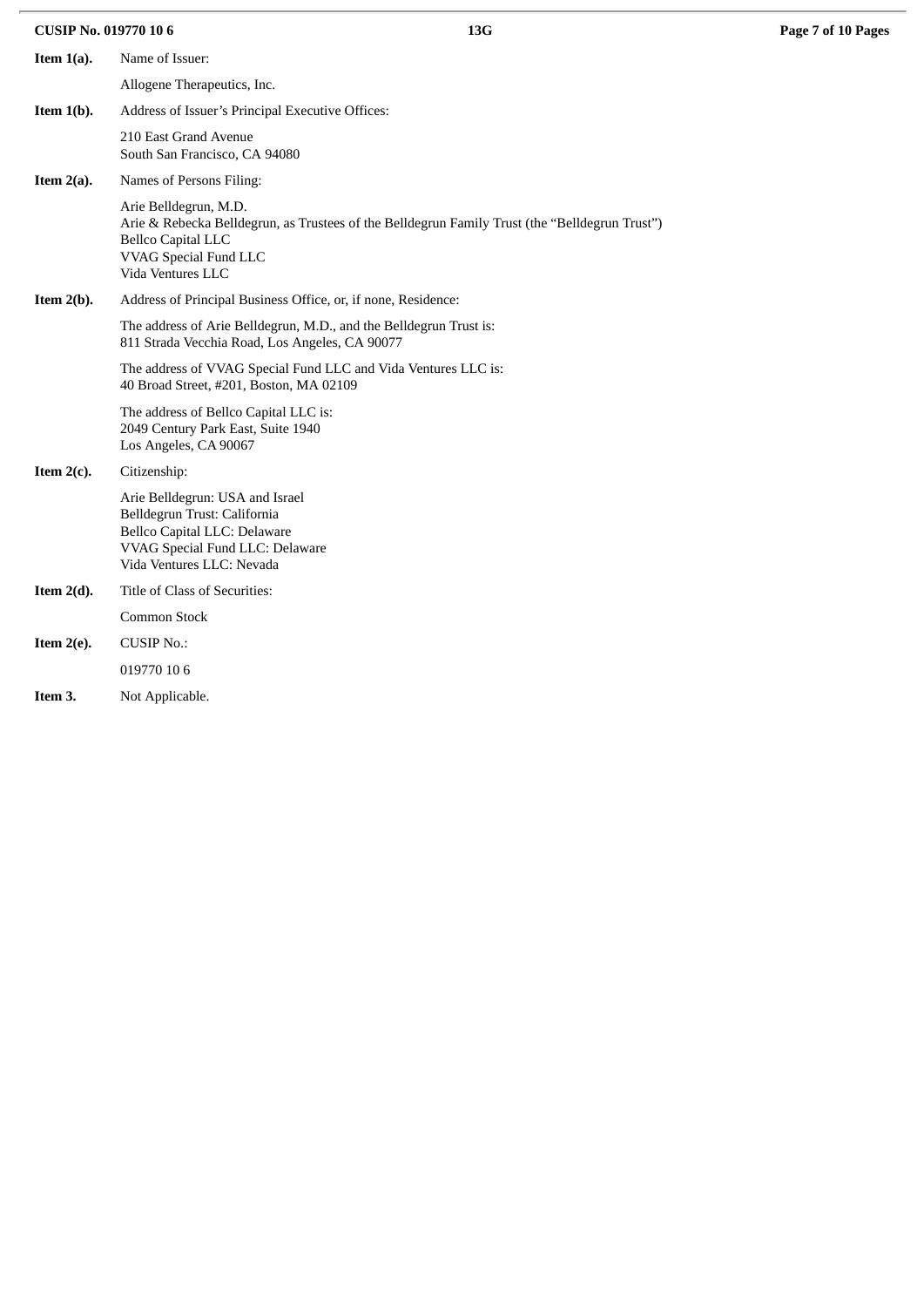### **CUSIP No. 019770 10 6 13G Page 8 of 10 Pages**

# **Item 4. Ownership**

The information requested hereinafter is set forth in items 5 through 9 and 11 of the cover page to this Schedule 13G. Ownership is stated as of December 31, 2018. The ownership percentage is based on 121,482,671 shares of common stock outstanding as of November 15, 2018, as reported in the Issuer's quarterly report on Form 10-Q filed November 21, 2018.

|                                                 |                                | Sole                   | <b>Shared</b>          | Sole                        | Shared                      |                                |                             |
|-------------------------------------------------|--------------------------------|------------------------|------------------------|-----------------------------|-----------------------------|--------------------------------|-----------------------------|
| <b>Reporting Person</b>                         | Shares Held<br><b>Directly</b> | <b>Voting</b><br>Power | <b>Voting</b><br>Power | <b>Dispositive</b><br>Power | <b>Dispositive</b><br>Power | <b>Beneficial</b><br>Ownership | Percentage<br>of $Class(1)$ |
| Arie Belldegrun                                 | 35,000                         | 35,000                 | 11,879,389             | 35,000                      | 11.879.389                  | 11.914.389                     | 9.8%                        |
| Arie and Rebecka Belldegrun, as Trustees of the |                                |                        |                        |                             |                             |                                |                             |
| Belldegrun Family Trust                         | 3.710.006                      |                        | 3.710.006              |                             | 3.710.006                   | 3.710.006                      | 3.1%                        |
| <b>Bellco Capital, LLC</b>                      | 488,250                        | $\overline{0}$         | 488,250                | $\overline{0}$              | 488,250                     | 488,250                        | 0.4%                        |
| VVAG Special Fund LLC                           | 5,989,352                      |                        | 5,989,352              | $\mathbf{0}$                | 5,989,352                   | 5,989,352                      | 4.9%                        |
| Vida Ventures LLC                               | 1,691,781                      | 0                      | 1,691,781              | 0                           | 1,691,781                   | 1,691,781                      | 1.4%                        |

(1) This percentage is calculated based on 121,482,671 shares of common stock outstanding as of November 15, 2018, as reported in the Issuer's Quarterly Report on Form 10-Q filed on November 21, 2018.

#### **Item 5. Ownership of Five Percent or Less of a Class.**

If this statement is being filed to report the fact that as of the date hereof, the Reporting Persons have ceased to be the beneficial owner of more than five percent of the class of securities, check the following:  $\Box$ 

#### **Item 6. Ownership of More than Five Percent on Behalf of Another Person**

Not applicable

## Item 7. Identification and Classification of the Subsidiary Which Acquired the Security Being Reported on By the Parent Holding Company **or Control Person**

Not applicable

### **Item 8. Identification and Classification of Members of the Group**

Not applicable

#### **Item 9. Notice of Dissolution of Group**

Not applicable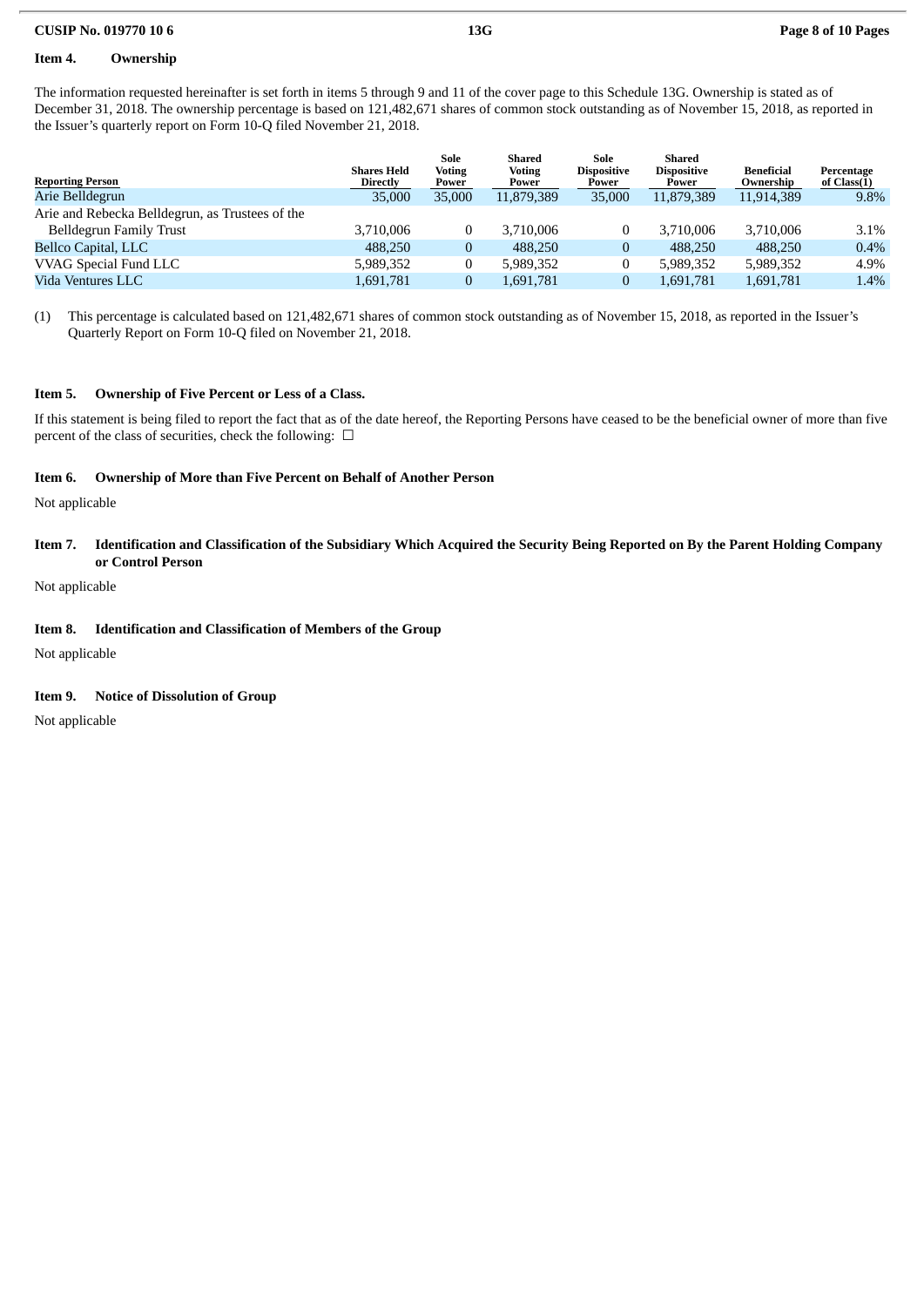#### **Item 10. Certifications**

By signing below I certify that, to the best of my knowledge and belief, the securities referred to above were acquired and are held in the ordinary course of business and were not acquired and are not held for the purpose of or with the effect of changing or influencing the control of the issuer of the securities and were not acquired and are not held in connection with or as a participant in any transaction having that purpose or effect.

## **SIGNATURE**

After reasonable inquiry and to the best of my knowledge and belief, I certify that the information set forth in this statement is true, complete and correct.

Dated: February 13, 2019

/s/ Arie Belldegrun **Arie Belldegrun, M.D.**

#### **Belldegrun Family Trust**

By: /s/ Arie Belldegrun Name: Arie Belldegrun, Trustee

### **Bellco Capital LLC**

By: /s/ Arie Belldegrun Name: Arie Belldegrun, Manager

**VVAG Special Fund LLC** By: VVAG LLC, its Manager

By: /s/ Arie Belldegrun Name: Arie Belldegrun, Senior Managing Director

**Vida Ventures LLC**

By: VV Manager LLC, its Manger

By: /s/ Arie Belldegrun Name: Arie Belldegrun, Senior Managing Director